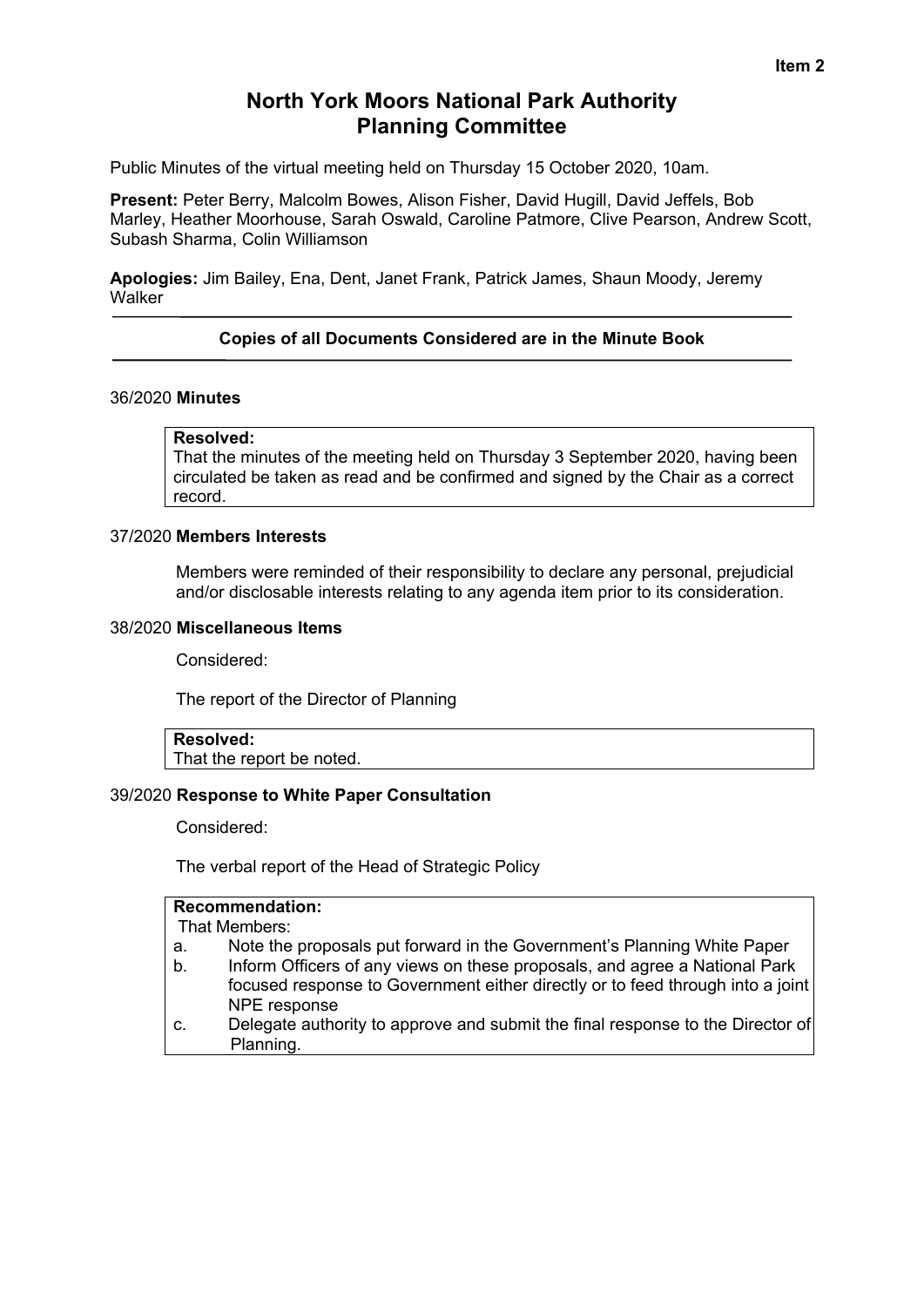| <b>Resolved:</b> |                                                                              |  |
|------------------|------------------------------------------------------------------------------|--|
| That Members:    |                                                                              |  |
| а.               | Noted the proposals put forward in the Government's Planning White Paper.    |  |
| b.               | Informed Officers of views on these proposals, and endorsed the content of   |  |
|                  | the Officer report. In addition to a joint NPE response Members requested    |  |
|                  | the submission of an independent North York Moors National Park Authority    |  |
|                  | focused response to Government with the final submission circulated to       |  |
|                  | Members for information. Members also suggested the submission of a joint    |  |
|                  | response with neighbouring Local Planning Authority's and endorsed on-       |  |
|                  | going meetings with DEFRA and MHCLG                                          |  |
| C.               | Delegated authority to approve and submit the final response to the Director |  |
|                  | of Planning.                                                                 |  |

### 40/2020 **Applications for Planning Permission**

 The following members of the public addressed the meeting regarding the Plans List Items indicated:

 Plans List Item 4 – Mr Chris Suggitt spoke as the applicant and Mr Stephen Suggitt spoke in support of the application.

Plans List Item 5 – Mr Louis Stainthorpe spoke as the applicant's agent.

Considered:

The report listing applications and the Director of Planning's recommendations thereon.

Members also considered further information circulated on the Members' Update Sheet including; updated recommendations from the Director of Planning and comments received after the agenda was printed from: consultees, objectors and supporters.

| Resolved: |  |
|-----------|--|
|-----------|--|

(a) That with regard to all applications listed in the report and subject to:

- (i) the amendments specified below; and
- (ii) the imposition of conditions in accordance with the relevant provisions of Sections 91-94 of the Town and Country Planning Act 1990, except in those instances where an alternative condition is contained in the Director of Planning's recommendation or in an amendment referred to in (i) above;

 decisions be given in accordance with the Director of Planning's recommendations:

| <b>List</b><br><b>No</b> | <b>Plan No and Description of Proposal</b>                                                                                                                                                                                                                                                                                                                                                                                                                                             |
|--------------------------|----------------------------------------------------------------------------------------------------------------------------------------------------------------------------------------------------------------------------------------------------------------------------------------------------------------------------------------------------------------------------------------------------------------------------------------------------------------------------------------|
| $\mathbf{1}$ .           | NYM/2020/0443/FL - conversion of existing redundant agricultural buildings to 2 no.<br>cottages (dual use (holiday letting/local occupancy letting) with associated access,<br>parking and landscaping works at Greenhills, High Lane, Robin Hoods Bay for Mr and<br>Mrs Sheveling, Greenhills, Robin Hoods Bay, High Lane, Whitby, YO22 4PJ.                                                                                                                                          |
|                          | <b>Decision</b>                                                                                                                                                                                                                                                                                                                                                                                                                                                                        |
|                          | Approved as recommended with the decision delegated to the Director of Planning to<br>clear following receipt of an amended plan incorporating a timber lean-to for storage<br>purposes and subject to a Section 106 Agreement to prevent external paraphernalia.                                                                                                                                                                                                                      |
| 2.                       | NYM/2020/0275/FL - change of use of outbuildings to provide for holiday and<br>ramblers', accommodation comprising one single bedroom self-contained holiday<br>apartment, two 3-bedroom and one 2-bedroom units together with two ramblers<br>cottages with a laundry and drying room, plus a games room, ancillary store and<br>covered parking area at Outbuildings at Biggin House, Guisborough Road, Ugthorpe<br>for The Mulgrave Estate, fao: Mr Robert Childerhouse, c/o Agent. |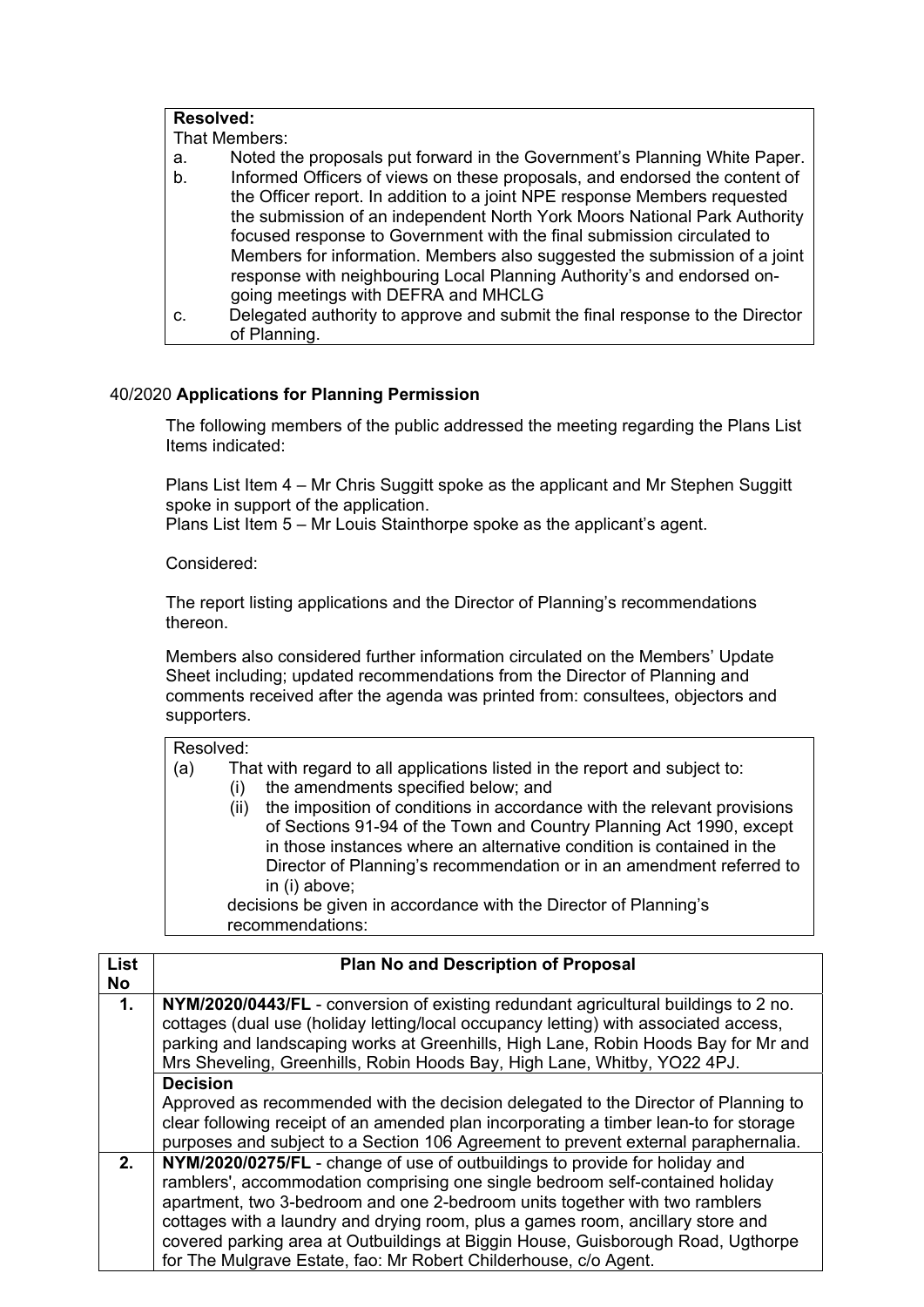|    | <b>Decision</b>                                                                                                                                                           |
|----|---------------------------------------------------------------------------------------------------------------------------------------------------------------------------|
|    | Approved as recommended with amendments to conditions 6, 22, 24 and 25 and an                                                                                             |
|    | additional condition (29) as set out on the Members Update Sheet:                                                                                                         |
|    |                                                                                                                                                                           |
|    | 6. No external lighting shall be installed in the development hereby permitted until                                                                                      |
|    | details of lighting have been submitted to and approved in writing by the Local                                                                                           |
|    | Planning Authority and the further bat survey reports (required by condition 22 below)                                                                                    |
|    | and EPSL have been supplied. The lighting shall be installed in accordance with the                                                                                       |
|    | details so approved and shall be maintained in that condition in perpetuity.                                                                                              |
|    | 22. Prior to the commencement of any works to the fabric of the masonry outbuildings,                                                                                     |
|    | further activity survey(s) are to be carried out by a suitably qualified ecologist in the                                                                                 |
|    | optimum bat breeding season (May - August inclusive). A copy of the survey findings                                                                                       |
|    | as well as a copy of the European Protected Species Licence (EPSL) once obtained                                                                                          |
|    | must be provided to the Authority and acknowledged in writing prior to any works                                                                                          |
|    | covered under the licence commencing.                                                                                                                                     |
|    | 24. Works must comply with proposed Mitigation and Compensation as detailed within                                                                                        |
|    | section 4 of the Bat Emergence Report Survey dated 2 October 2020 and any further                                                                                         |
|    | guidance on mitigation and compensation – including method statements - as                                                                                                |
|    | provided by a suitably qualified ecologist within subsequent bat survey reports,                                                                                          |
|    | including the EPSL conditions. When in conflict, the most recent survey                                                                                                   |
|    | recommendations should be given precedence.                                                                                                                               |
|    | 25. Before the development hereby permitted commences, the applicant/ecological                                                                                           |
|    | consultant shall forward a copy of the Natural England European Protected Species                                                                                         |
|    | Licence covering approved mitigation to the National Park Authority.                                                                                                      |
|    | 29. Works to any buildings should not be commenced within the bird breeding season                                                                                        |
|    | (March to August inclusive) unless the site has been thoroughly checked by a suitably                                                                                     |
|    | qualified ecologist for bird breeding immediately prior (within 48 hours) of works                                                                                        |
|    | commencing. Any nests found must be left undisturbed until chicks fledge and the                                                                                          |
|    | nest is abandoned.                                                                                                                                                        |
| 3. | NYM/2020/0440/FL - alterations and construction of single and two storey extensions                                                                                       |
|    | following demolition of existing extensions and summerhouse, erection of replacement                                                                                      |
|    | garden footbridge, construction of replacement detached garage at Carlton Grange,                                                                                         |
|    | Carlton in Cleveland for Mr Andrew Port, Carlton Grange, Carlton in Cleveland, TS9                                                                                        |
|    | 7BB.                                                                                                                                                                      |
|    | <b>Decision</b>                                                                                                                                                           |
|    | Alison Fisher declared a personal interest in this item as the agent is a social                                                                                          |
|    | acquaintance.                                                                                                                                                             |
|    | Approved as recommended.                                                                                                                                                  |
| 4. | NYM/2020/0272/FL - alterations and construction of single and two storey extensions                                                                                       |
|    | following demolition of existing garage at 15 Mill Lane, West Ayton for Mr & Mrs                                                                                          |
|    | Suggitt, 15 Mill Lane, West Ayton, Scarborough, YO13 9JT.                                                                                                                 |
|    | <b>Decision</b>                                                                                                                                                           |
|    | Approved as recommended.                                                                                                                                                  |
| 5. | NYM/2020/0500/FL - variation of conditions 2 (material amendment), 4, 5 & 6 of<br>planning approval NYM/2015/0826/FL to allow revisions to internal layout in relation to |
|    | shop, cafe and multi-use/training room and change of external window to door, the                                                                                         |
|    | sale of new bikes and local goods (part retrospective) at Fryup Gill Farm, Yorkshire                                                                                      |
|    | Cycle Hub, Fryup for Mr and Mrs Philip and Sarah Thurlow, Truly Scrumptious, The                                                                                          |
|    | Street, Great Fryupdale, YO21 2AS                                                                                                                                         |
|    | <b>Decision</b>                                                                                                                                                           |
|    | Approved as recommended with the decision delegated to Director of Planning to                                                                                            |
|    | clear an amendment to condition 3 to allow the sale of local gifts from the shop for a                                                                                    |
|    | temporary 18 month period and subject to an amended Section 106 Agreement.                                                                                                |